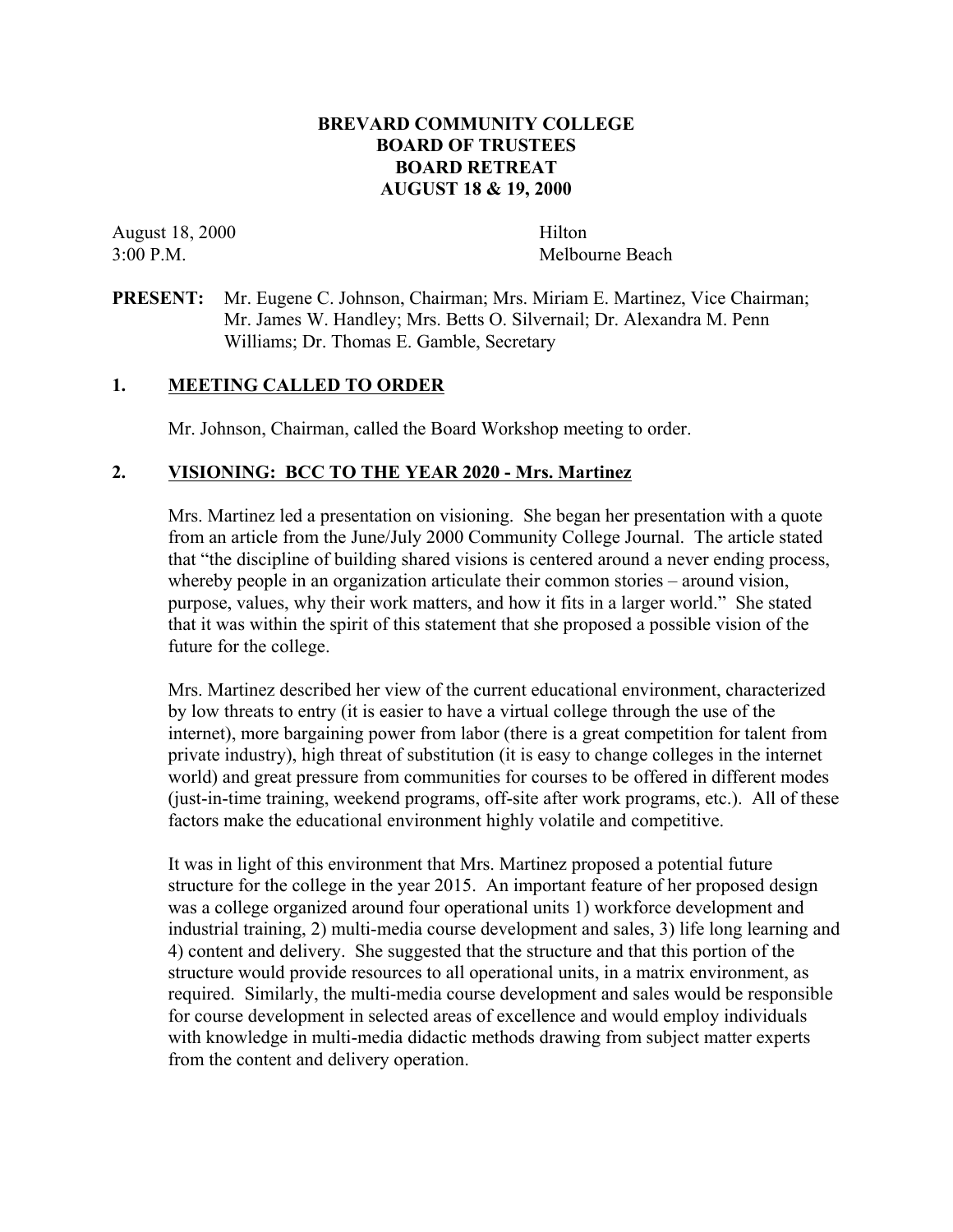**Board of Trustees Workshop August 18 & 19, 2000 Page -2-**

> Mrs. Martinez discussed the benefits of online instructional methods and pointed out that in the future, colleges may be more in the business of assembling "educational bundles" to address the needs of its target markets in the community. These "bundles" can be assembled from best-in-class offerings from other institutions, or from the college's centers of excellence. Likewise, the college could market and sell its multi-media courses to other institutions with similar needs.

Dr. Gamble mentioned that this model brought up the question of the college's focus. Should it be the community, or should it go beyond? He mentioned that unlike the universities, which historically have had their world as their audience, the community colleges have traditionally focused on the local community and that he felt that BCC should put Brevard County as its top priority. The group agreed.

Target segments for BCC were also discussed. Aside from high school graduates and those seeking better jobs, the retiree population was identified as a potential target. Dr. Gamble stated that the college does not have the luxury of focusing on one particular age group as a customer. There are limited dollar and staff resources; therefore, the college must offer programs to all varieties of students. Mr. Handley discussed the flexibility of online learning in reaching multiple populations. Dr. Gamble reaffirmed that the college could play the role of a "broker" of online materials already available. Mrs. Martinez added that the college should focus its marketing efforts on those segments of the population that are likely to provide the best return. Mr. Handley added that marketing materials should emphasize the value of the community college over the university: smaller classes and high level of personal attention. He also mentioned that regarding online courses, the college should focus on differentiating its offerings and on ensuring student completion. Dr. Gamble reported there are efforts underway to improve online course retention and that Dr. Cobb is beginning a program to train faculty on the principles of online instruction technology.

Mr. Martinez led a discussion on the future focus of the college as it pertains to distance learning. Dr. Gamble felt the college has to pursue avenues that will lead to more program completions. He added that more convenient scheduling may be the way to improve in this area, per a Noel Levitz study. Mrs. Silvernail pointed out that the present college strategic plan, as an evolving document, should revisit the multi-media aspects of online training and include plans for training the faculty in this area. Dr. Gamble agreed with the evolving nature strategic plan and cited, as an example, the institutional effectiveness function which was recently added when the need was identified. He reported that this organization will provide a baseline of data, or benchmark, against which the college can compare improvements.

Mrs. Martinez described a scenario planning process that could be useful in shaping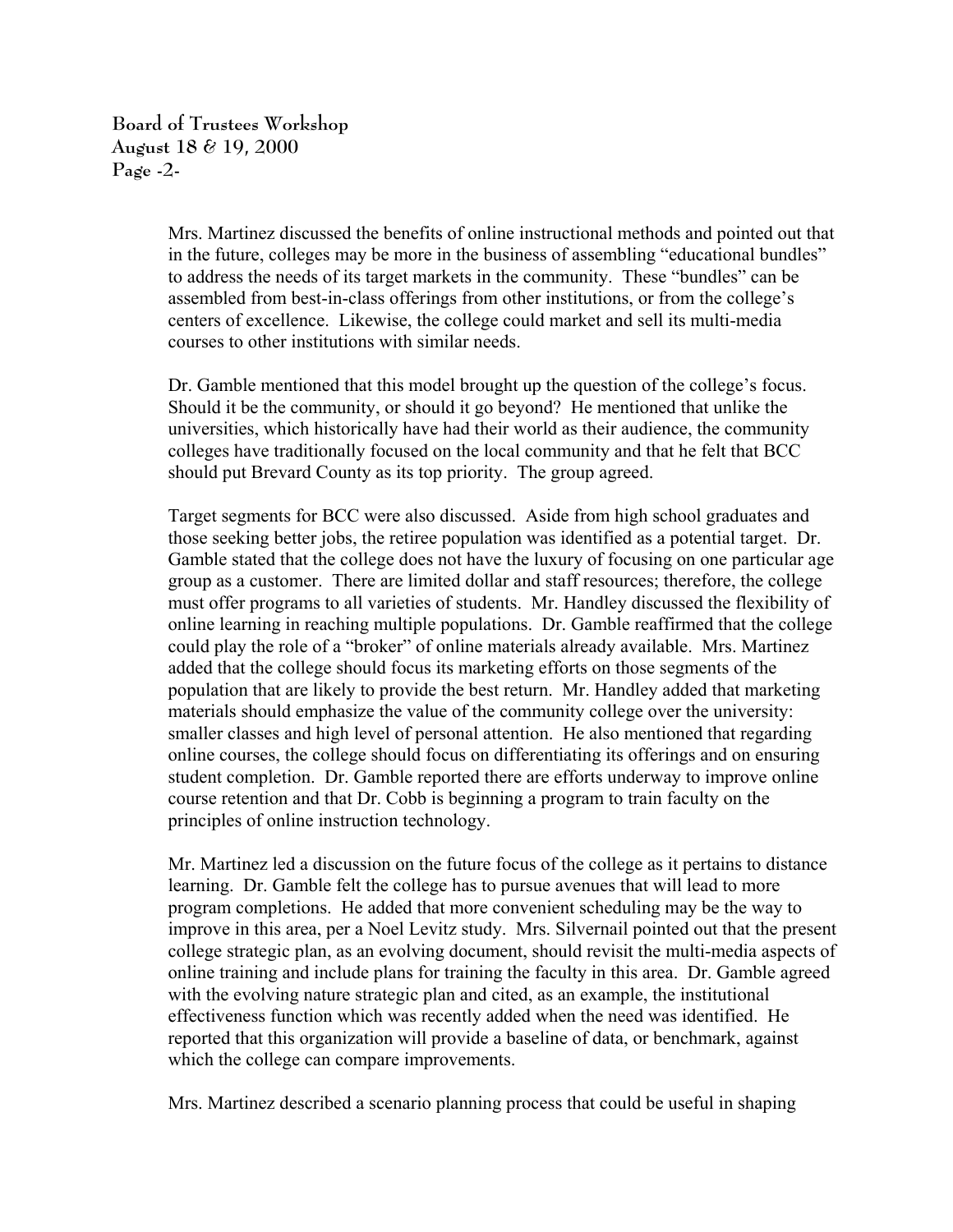**Board of Trustees Workshop August 18 & 19, 2000 Page -3-**

> strategies. She briefly described the process, whereby management is presented with different fictitious future states and the group then develops courses of action to address each scenario. In going through this exercise, the group often gains significant insights that shape the strategy.

> Future partnership possibilities were also discussed. Mr. Handley brought up the possibility of an alumni association. Dr. Gamble reported that Mr. Gilfilen is leading an effort to establish such an association by the end of this year.

Dr. Gamble brought up the topic of remediation. He reported that although the community colleges are responsible for remediation in Florida, they have not been very successful to-date. Dr. Kaliszeski reported that if a student comes into the community college needing all areas of remediation, there is only a 2-3% chance they will be successful in obtaining an A.A. degree.

# **3. GOALS 2000-2001**

Dr. Gamble stated he had combined the goals of the Board along with his and asked the Board and the Cabinet to prioritize the list. The list of goals presented in the Board material reflects the top priorities of the Board. Dr. Gamble stated the top prioritized goals were placed on charts. The underlined numbers indicate this was also a priority of the Cabinet. Dr. Gamble asked the Board to select their top five goals.

Dr. Gamble reviewed the goals prioritized. **The highest priority goal involves the continual merit of a "Virtual Campus."** Dr. Gamble reviewed a document entitled, "The Joint-Use Virtual Campus" which is a work in progress and would create a partnership between the University of Central Florida and Brevard Community College for a 2+2 virtual campus. This is a futuristic project for BCC, which he felt should be claimed as one of its distinctions, along with the Aerospace Training Center. Dr. Gamble reported the Virtual Campus and the Aerospace Training Center have the potential of being funded from other than the educational silos in the state. Dr. Penn Williams commended Mr. George Gray for the business plan prepared for the Center for Aerospace Training and Development.

Dr. Purga reported on the Florida Virtual Campus which is a combination of all 28 community colleges and universities in Florida. As the college moves toward the bilateral agreement with UCF it should be sensitive not to duplicate areas which have already been developed. Dr. Purga reported the Florida Virtual Campus is a conduit with one of the 38 learning institutions with distance learning. Courses may be taken at a combination of the 38 institutions, however, the degree is awarded by the University of Florida.

Mr. Gilfilen reported the U.S. Army is seeking a turnkey vendor for software, computer equipment and training. This project is bigger than any one entity could do, so the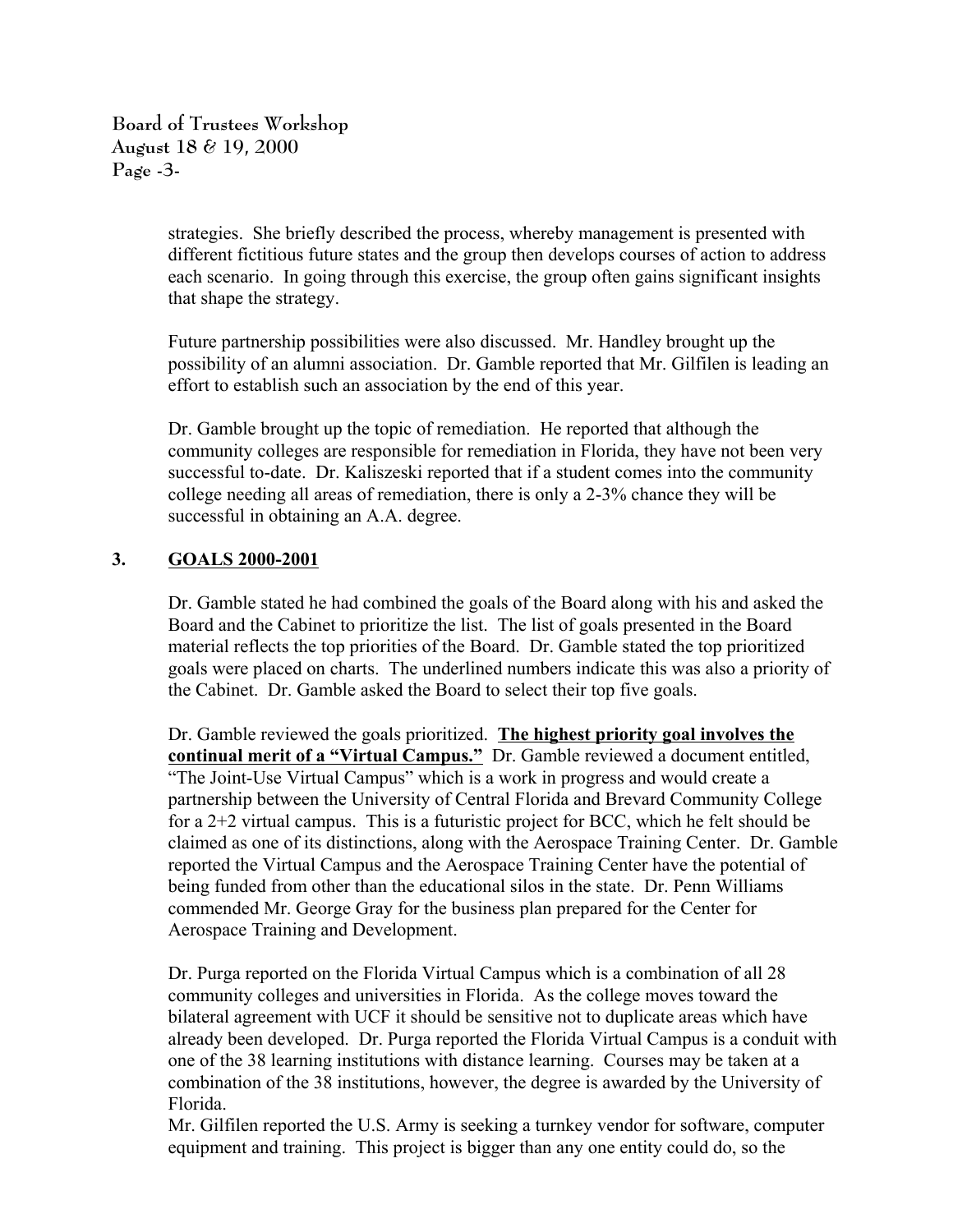**Board of Trustees Workshop August 18 & 19, 2000 Page -4-**

> college is seeking partners through a statewide online consortium. Representatives from BCC visited Washington, D.C. to make a presentation and are now receiving inquiries from potential partners. Dr. Gamble reported Dr. Kathy Cobb, Joe Williams, Jacques Dubois, Walt Gilfilen and Eddy Pauley are working on this project.

Dr. Gamble asked how the Board wanted to measure the development of the virtual campus at the end of the year. Mrs. Martinez stated that a business plan should be developed with a time line with milestones to accomplish for the year.

#### **The second identified priority goal involved the "Need to eliminate FTRL/FERF**

**bond issue."** Dr. Gamble reported as soon as FTRL is eliminated, the DSOs would be eliminated. Mr. Little reported the key is getting rid of the bonds. Once the bonds are eliminated, the assets could be absorbed and the corporation can be closed out. Dr. Gamble reported MRI has been encouraged to look at December. Dr. Penn Williams recommended another workshop be held in December regarding the bond issue if there is enough information available.

Dr. Gamble reported **the third priority goal selected by the Board was to "Improve College marketing effectiveness."** This actually represents about seven different items on the original list. Mrs. Martinez reported inbound marketing has to do with all of the efforts of researching the target market to understand their requirements and needs and once that is determined, the strategy is set and then outbound marketing is developing a way to reach those people. Dr. Gamble reported Ms. Bradley is working with the Millennium Group to get some of the research data by submitting surveys specifically to the sub-markets of Brevard County. The research will be targeted to the Titusville, Cocoa-Rockledge, Melbourne and Palm Bay environment and the beaches. It is a random survey of those sub-markets regarding what they want and how they would like to have it delivered. Dr. Gamble reported the college has the benefit of EDC information which provides information on business and industry needs. Mrs. Silvernail reported she saw two business plans from this: general public and industry. Mrs. Martinez reported this can be measured by the assistance of a plan which includes milestones and a completion of those milestones. Dr. Gamble felt the Board should determine what they would like to see as an outcome by June relating to demonstrating the college has moved on the issue of college marketing effectiveness. Dr. Purga felt one of the first steps would be a marketing needs analysis. Dr. Gamble reported he has discussed with Ms. Bradley the <u>development of a year long continually moving plan</u>, i.e., the month of October certain action will be taken and it would move along through each month of the year. Dr. Kaliszeski discussed that if enrollment is measured, that it should be understood there are other efforts taking place at the same time. Mrs. Silvernail felt Dr. Gamble's idea was good. The outcome is for enrollment to increase, as well as completion. The marketing plan will take time to complete and in the meantime, process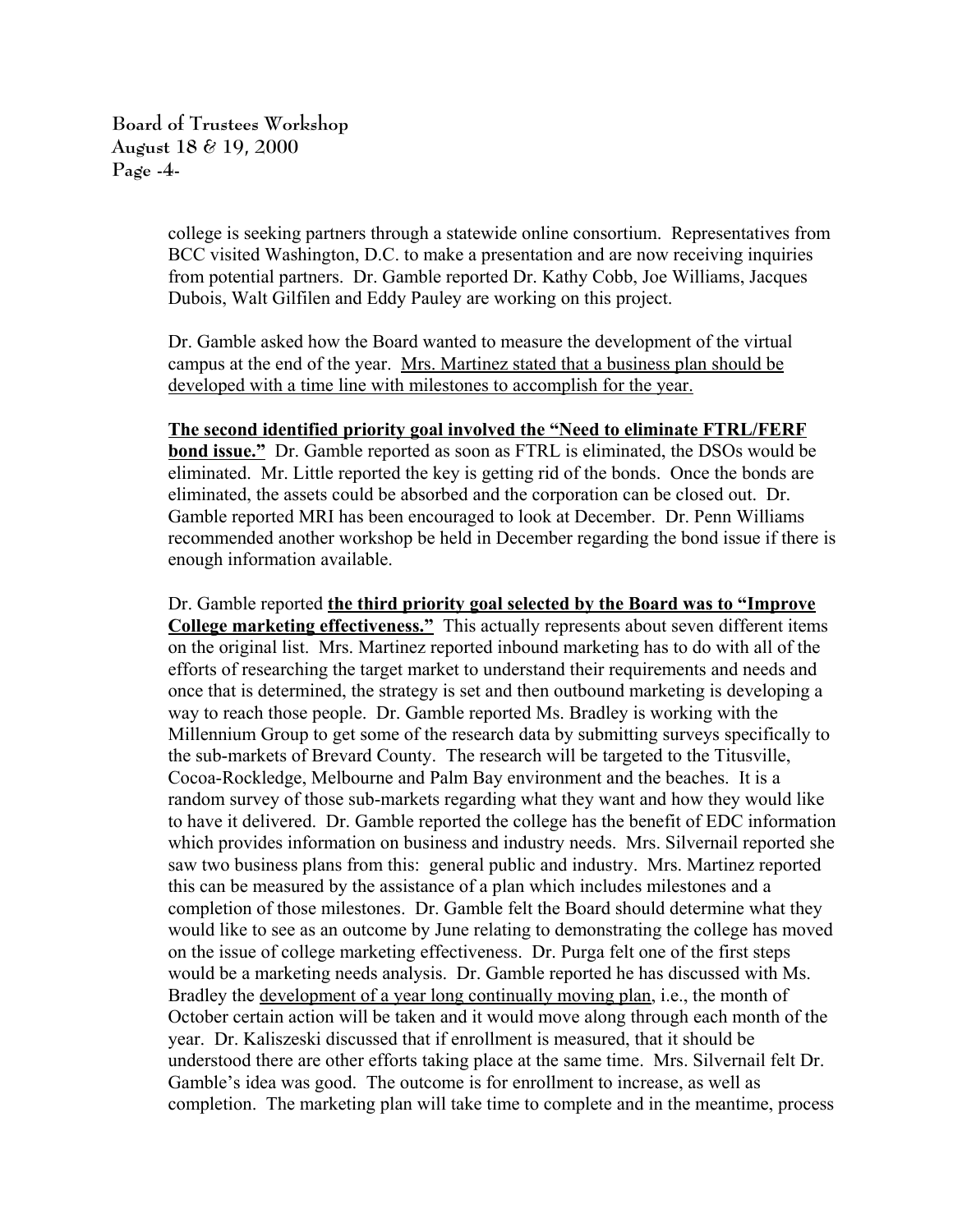**Board of Trustees Workshop August 18 & 19, 2000 Page -5-**

> measurements have to be put into place. Dr. Penn Williams asked if a marketing analysis could be prepared by October and by December a good strategic or business plan could be developed and by the Fall 2001 an increase in enrollment could be seen. Ms. Bradley reported questions for the survey are being formulated now and if they start September 1, by the end of October a marketing analysis could be available. Ms. Bradley is working with the consultant to have a good marketing plan with current trends and advertising promotions for this spring. It may be possible to see some results for the Spring 2001. Mrs. Martinez felt the marketing analysis should be prepared prior to the marketing plan to ensure that the advertising funds are used effectively. Further discussion ensued on the marketing efforts. Dr. Gamble suggested measuring the success of the marketing goal by the increase of enrollment in credit and non-credit and to look at the whole picture in terms of what is increasing.

> The Board selected to **"Increase business and industry training – workforce development" as the next priority goal.** Dr. Gamble reported the college could take the headcount at the beginning of the Fall and measure it again at the beginning of the Fall 2001. Dr. Kaliszeski reported the college will have to work on tracking this as there is a lot of Business and Industry Training Center that comes from that area. Mr. Handley reported he would like to see information from Dr. Denison in terms of new clients, new businesses Dr. Denison has enlisted, etc. Mrs. Silvernail expressed an interest in seeing how many students are placed in jobs.

> Dr. Gamble reported the next priority goal involved to "Improve student retention rates by 2-5%." He stated he would rather work for a range of percentage rather than a single component. Dr. Kaliszeski reported retention and success rates are measured statewide, however, the data is usually four years old. He reported that data is not reliable on a year by year basis due to dropouts and other factors. Dr. Kaliszeski reported he will discuss how to obtain the data and put into report form with the assistance of Donna Lake and Dr. Bilsky. Dr. Penn Williams asked that the goal be that a system be in place where the college can get a baseline so by the following year to provide information on what has been done to improve the retention rate. Dr. Gamble stated an annual measurement system can be established and then it can be determined how to measure retention.

> **"Improve College diversity representation in new faculty/administrator/support staff ranks by 2%," was the fifth goal selected by the Board.** Dr. Gamble reported there is an annual diversity report required by the state. The College needs to improve in that area. Some recent appointments were made that moved people up, so there will be an improvement in administration, however, a loss will show in the faculty area. Ms. Oglesby is developing a process whereby the college will be more effective in bringing minorities into the college. Mrs. Silvernail asked for a plan on what the college is doing to improve diversity representation. Dr. Gamble felt a plan is needed to identify the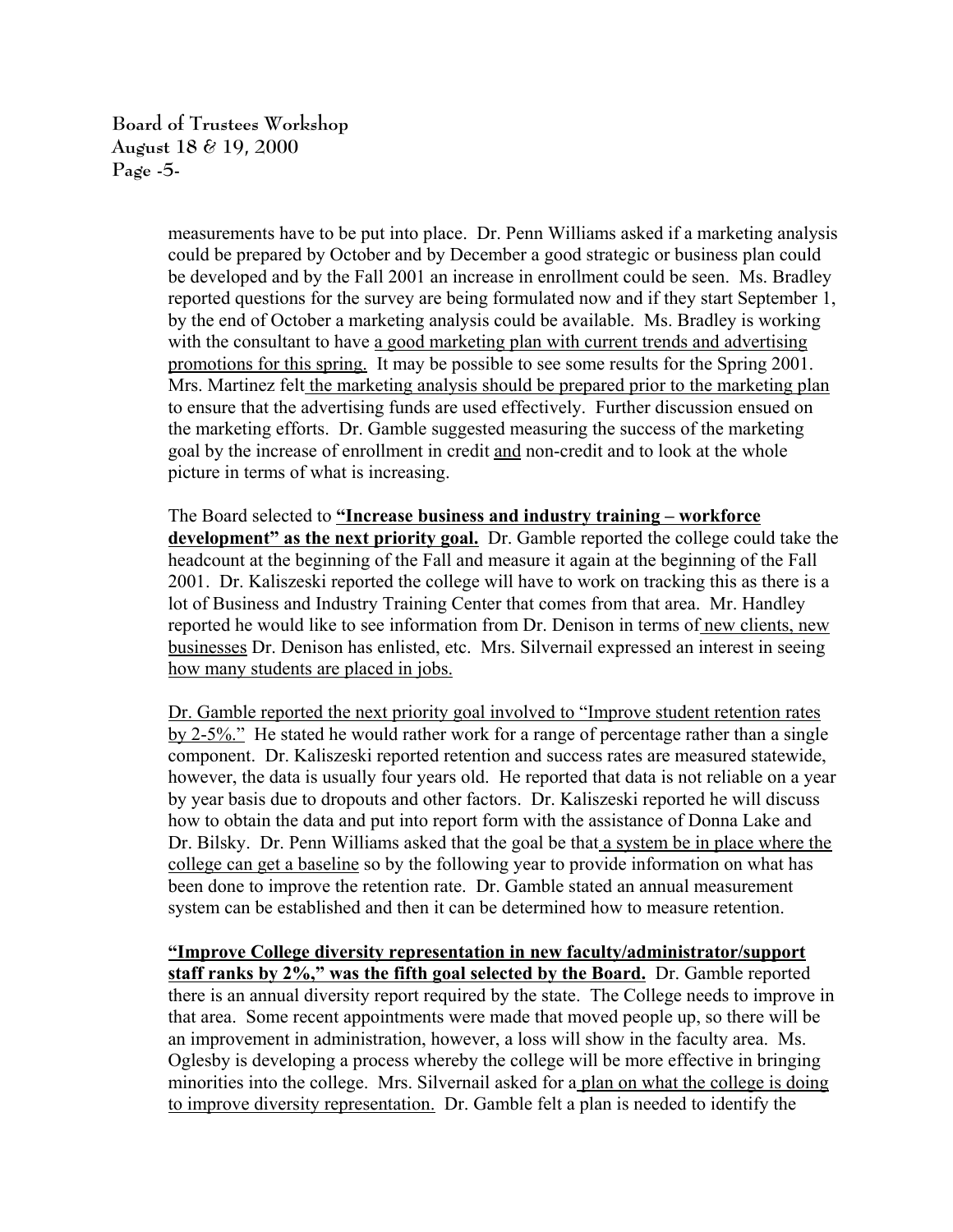**Board of Trustees Workshop August 18 & 19, 2000 Page -6-**

> mechanisms the college plans to utilize to improve in this area. Ms. Oglesby reported in the last report it was mentioned that the college plans to target black colleges and historically ethnic organizations.

> Mr. Lawton reported the annual equity report itself requires that the college develop strategies for improvement. Dr. Gamble felt a full plan was still needed. Dr. Penn Williams asked if a plan could be developed by November. Dr. Gamble recommended the success in increasing diversity representation at the college be measured annually which requires that the college implement a plan and show results, rather than reporting back to the Board every month. Mrs. Martinez suggested that in this area, instead of a percentage, the college's goal should be to get into compliance. Dr. Gamble will remove the percentage and include the equity plan. Dr. Penn Williams reported at the end of this year a plan is needed. Ms. Oglesby reiterated that diversity is not only her job, but everyone's job at the college. It has to be a group effort.

> **The goal to "Complete a comprehensive review of all technical program offerings"** was discussed and Dr. Gamble reported the college is reviewing the technical program offerings currently. The method of measurement would be if this action has taken place. **The last goal was discussed which was to "refine the institutional strategic plan – make it more focused, and have short and long-term goals, single vision (Who does the college serve, when, how?)."** Dr. Gamble reported this area involves Mr. Lawton and would be looked at a year from now regarding what process will be followed. Mrs. Martinez offered to be of assistance to Mr. Lawton with ideas.

Dr. Gamble stated six priority issues have been discussed which will be considered as part of the District President's evaluation process and discussed at the Saturday workshop session.

# **4. LEGAL SERVICES DISCUSSION**

Dr. Gamble reported that Mr. Matheny and Mr. Potter of Holland and Knight had prepared their contracts as recommended by the Attorney General. Dr. Gamble asked if the Board had any concerns with the legal representation. Copies of the contracts were provided to the Board for review and comments at the August Board meeting.

The Board adjourned for dinner and will reconvene on Saturday. **Saturday, August 19, 2000**

(Mr. Johnson reconvened the workshop meeting at 9:00 a.m.)

# **5. DISTRICT PRESIDENT'S EVALUATION FORMAT**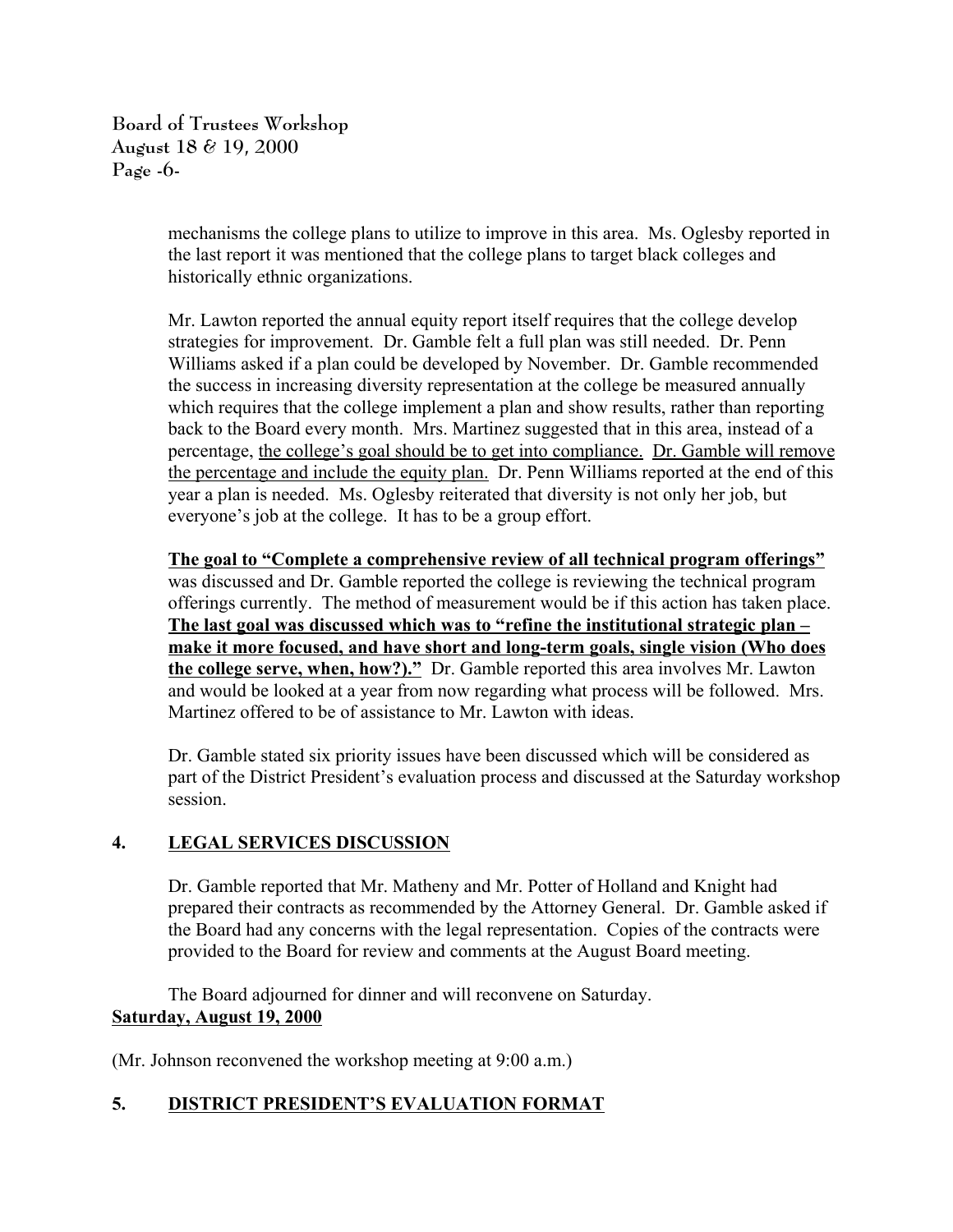**Board of Trustees Workshop August 18 & 19, 2000 Page -7-**

> Dr. Gamble opened the meeting by distributing a copy of the goals discussed at the workshop on Friday and stated he felt under the diversity goal part-time as well as fulltime should be included. Dr. Gamble reviewed the material provided to the Board. The state requires the Board to evaluate the District President in two areas which would be included in the evaluation instrument selected by the Board.

The Board reviewed a copy of Board Policy 101.01 which states the duties and responsibilities of the District President. Mrs. Silvernail asked if Dr. Gamble felt any areas of the Board policy needed to be changed. Dr. Gamble stated that he did not particularly like the way the policy was set up and would like to work backwards from the evaluation mechanisms decided on today. In his opinion, the evaluation should match the policy statement and job description. The Board concurred with changing the policy and Dr. Gamble stated that as soon as the Board selects a format, he will provide a revised policy for the Board's review. Mrs. Martinez felt the policy should be specific toward meeting yearly goals set by the Board of Trustees. Dr. Gamble recommended that the statutory components be incorporated in an introductory paragraph of the job description of the policy and specifically under the generic description state the president will be evaluated on the items as listed. Dr. Gamble stated that although the list of goals discussed by the Board earlier in the workshop included only eight goals, he will be pursuing, as a routine, all of the items on the original goals list, as well as others that come up from time to time. However, he felt the Board should emphasize specific goals as part of the evaluation process.

Mrs. Silvernail stated that she felt the goal on raising faculty salaries should be added to the list of goals for the President's evaluation. The faculty salary increase issue was discussed. Dr. Gamble felt the college could come up with a plan whereby every effort would be made to increase faculty salaries in increments of a percent minimum until such time as BCC reaches the state mean, subject to the availability of funds. Mrs. Silvernail felt the goal of setting a goal for raising faculty salaries was important to the Board. Mrs. Martinez agreed that it was important to increase salaries of the faculty and the college may want to look at trimming certain programs in order to increase salaries. Dr. Gamble felt it important to look at faculty salaries and other employee salaries as well. Discussion was held on staff positions and salaries. Mrs. Martinez felt college programs should be evaluated on the need and number of enrollees.

Dr. Penn Williams asked about a college goal of increasing CLAST scores at BCC. Dr. Gamble reported the college continues to strive to improve the test scores on a routine basis. She asked about establishing baseline entry data to compare to the exit examination (CLAST). Mr. Johnson stated he felt the strategic plan addressed this issue. Dr. Gamble stated that he would talk with Dr. Bilsky about tracking individuals from the CPT through the CLAST.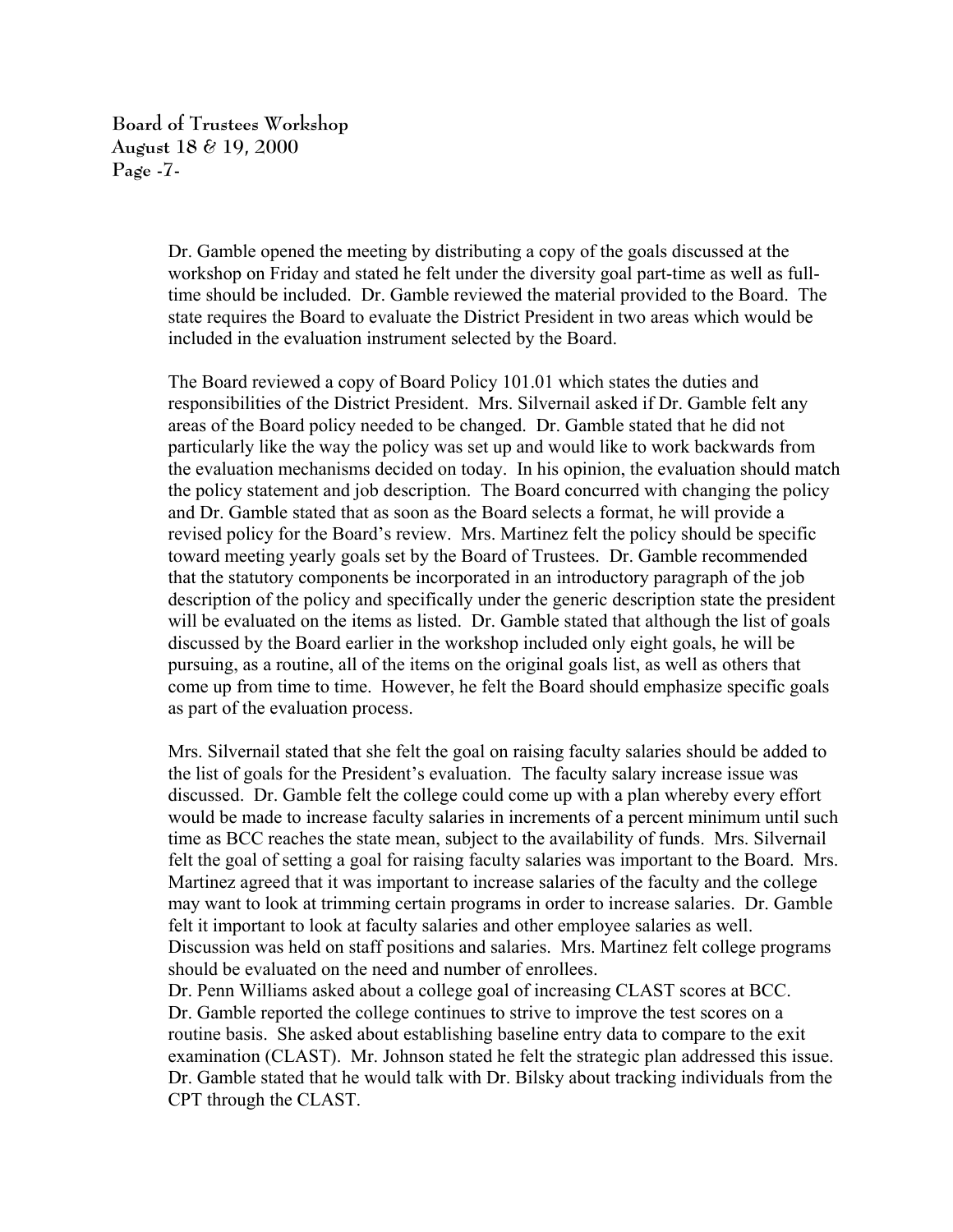**Board of Trustees Workshop August 18 & 19, 2000 Page -8-**

> The Board discussed utilizing the evaluation format provided by Mrs. Martinez. The first section regarding specific goals would have three columns. One column would list the goal; the second column would list the objectives or results expected, with the third column completed by Dr. Gamble on what he has achieved. The Board suggested having another column for Board comments. The Board reviewed the second part of the form regarding "general performance dimensions." Dr. Gamble stated he felt some components were missing. It was recommended adding Board relations – communications, responsiveness, organization and management of the Board meetings; visionary leadership and maintenance of plant as separate items. Dr. Gamble stated he would also like to also add another section at the end of the evaluation called "Areas of Special Note/Concern." After discussion, it was decided to add "areas for improvement." This would be the area where the Board would want Dr. Gamble to focus on specific development. It was the consensus of the Board to utilize the following scale to rate the general performance dimensions of the District President: Exceeds Expectations (2 categories); Meets Expectations (2 categories); Below Expectations (2 categories) and Unsatisfactory (1 rating). The Board also agreed if there is ever an unsatisfactory rating item that a workshop would be held to discuss the issue.

> Dr. Gamble felt the president's role is unique in the college, therefore, the District President's compensation should not be considered at the time of everyone else's. The faculty and staff are considered for increases in June and the District President's evaluation would be done in July and would be considered for adjustment in August. Mrs. Martinez asked for information on the president's salary increase. Ms. Osborne reported a list of salaries of other college presidents could be provided in July, although the data could possibly be last year's data. In addition, Dr. Gamble reported there are other compensation components, i.e., housing, health and medical insurance, etc. The Board requested that when the evaluation is sent to them that Dr. Gamble include what he would like to have considered in his employment package and some comparable data from state and national sources. In the future, the topic of the District President's compensation and contract will be placed on the August Board meeting agenda.

> The process for the District President's evaluation was discussed. The Board requested the District President meet with each Board member individually regarding his evaluation. Once a summary is prepared by the Chairman of what has been submitted by each Board member, the Board Chair will meet with the District President. The time period to be evaluated would be the fiscal year beginning July 1 through June 30. the evaluation would be done in the month of July. Ms. Osborne reported if the evaluation was submitted to the state in August, it would meet the time requirement. It was the Board's consensus that specific concerns should be discussed with the District President on an individual basis.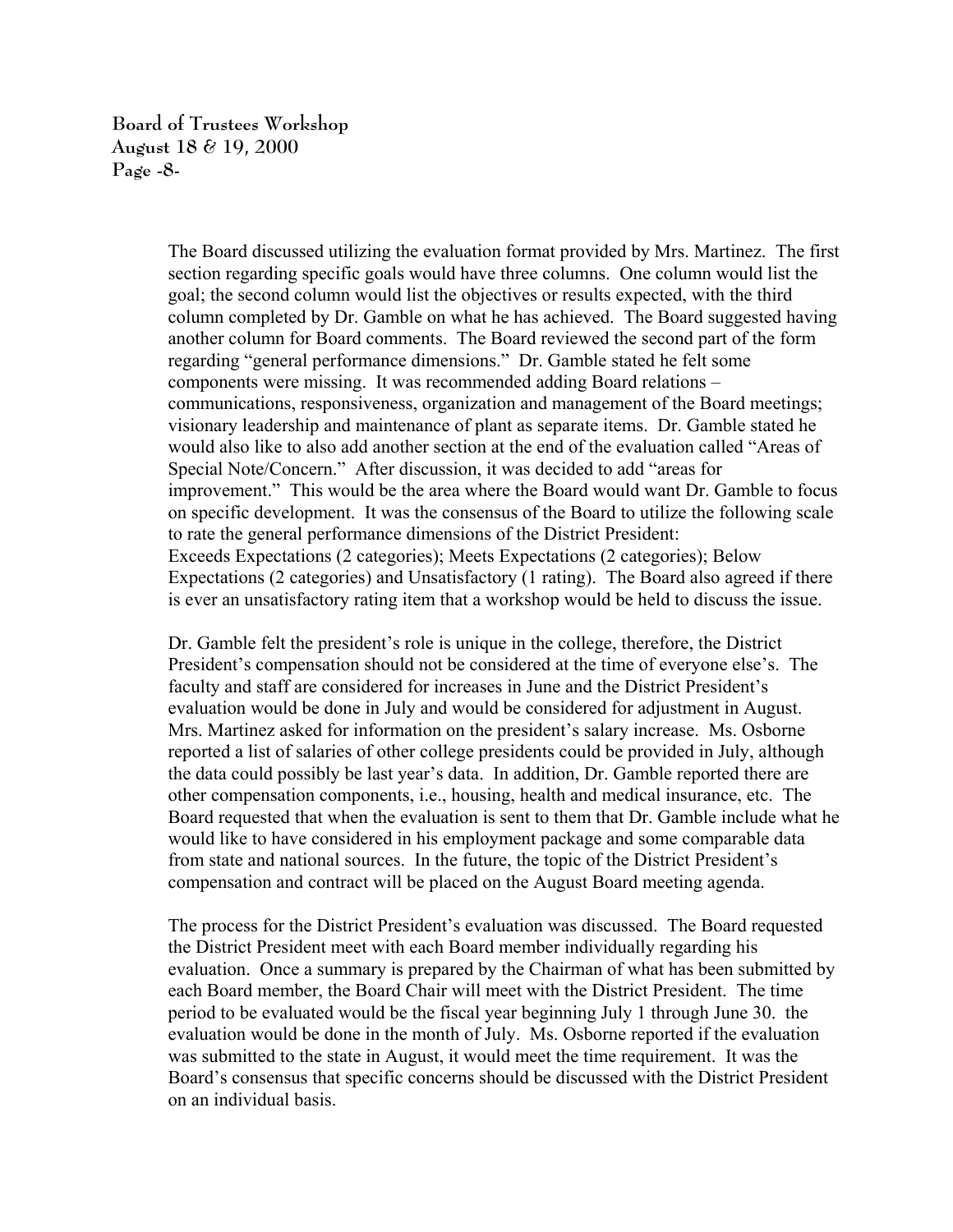**Board of Trustees Workshop August 18 & 19, 2000 Page -9-**

As a recap, the Board agreed to evaluate the District President on the following goals:

- 1) Continue to Develop "Virtual Campus" as a College Priority.
	- a. Business Plan
	- b. Establish timeline for development
	- c. Complete 2000-2001 milestones
- 2) Need to Eliminate the FTRL/FERF Bond Issue.
	- a. Sell FTRL.
	- b. Sell bond land.
	- c. Discontinue FERF and FTRL DSOs.
- 3) Improve College Marketing Effectiveness.
	- a. Carry out market research in community.
		- General public/what and how
		- Business and industry/what and how
	- b. Identify key college target markets and related competition sources.
	- c. Develop rolling 12 month marketing plan beginning ASAP, at least by by January 1, 2001.
- 4) Increase Business and Industry Training Workforce Development.
	- a. Using July 1, 2000, starting statistics, measure/report increases in numbers of people trained, number of businesses and industries served, and dollars brought in after expenses.
	- b. Set some business and industry service goals relating to measures identified in "a." above.
- 5) Improve Student Retention/Creating an Annual Measurement System.
	- a. Develop annual measurements for retention and success.
	- b. Report changes in measurements by June 1, 2001.
- 6) Improve College Diversity Representation in New Faculty/Administrator/Support Staff (get into compliance with this).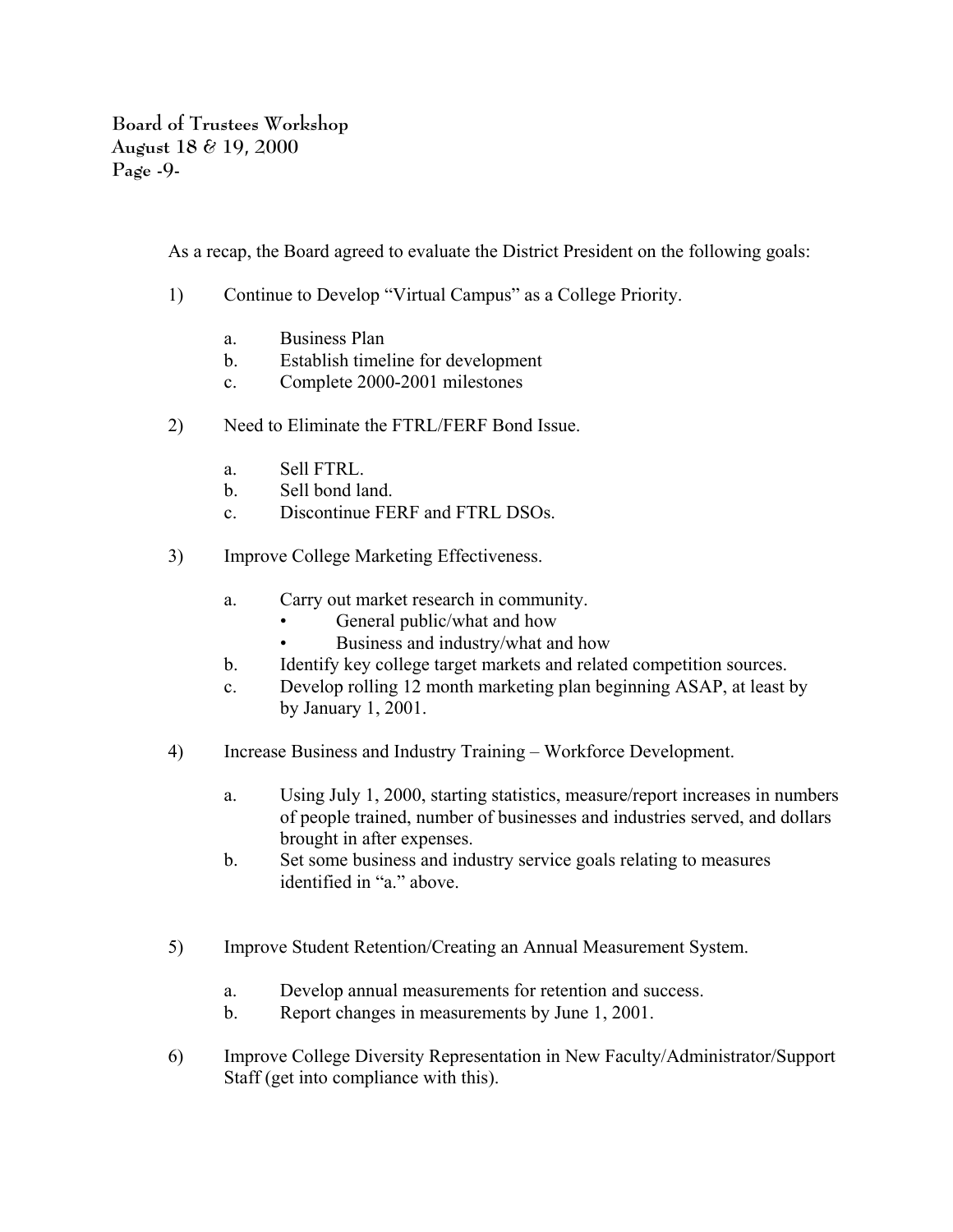**Board of Trustees Workshop August 18 & 19, 2000 Page -10-**

- a. Develop a specific recruitment plan for each sector by November 1, 2000.
- b. Report results as of June 1, 2001 for:
	- C Faculty
	- C Administration
	- C Professional Staff
	- C Classified Staff
- 7) Complete Comprehensive Review of All Technical Program and Their Offerings.
	- a. Present reviews to Board by June 1, 2001.
- 8) Refine Institutional Strategic Plan More Focused, Short and Long-Term, Single Vision carried out during 2001-2002 fiscal year.
	- a. Present Plan by July 1, 2001.
- 9) Set Plan/Goal for Raising Faculty Salaries.

# **6. BOARD OF TRUSTEES SELF-EVALUATION - BOARD MEMBERS**

Dr. Gamble provided materials to the Board which he obtained from the Community College League for Innovation of California on Board Self-Evaluation rationales with some sample formats. He encouraged the Board to consider some mechanism for selfevaluation which could be background for future Board discussions and be supportive to the SACS accreditation review of the college.

Dr. Gamble recommended the Board go through their own process and review the five sections of the college policy manual. Each Board member agreed to take a section to review and prepare questions and concerns and a workshop can be held later relating to this topic. It was the Board's consensus to divide the college policy manual sections as follows: Mrs. Martinez - Section 1; Mrs. Silvernail - Section 2; Mr. Handley - Section 3; Mr. Johnson - Section 4; and Dr. Penn Williams - Section 5. Dr. Gamble suggested discussing these policies at a January workshop.

Mrs. Martinez suggested the Board quickly go through the sample self-evaluation and answer the questions. The Board members and Dr. Gamble briefly discussed the "no" answers to the questions. Mrs. Osborne recorded the "no" answers which she will provide to the Board at the meeting on Monday. Dr. Penn Williams will develop a format from the John Carver evaluation process to provide to the Board by April 2001, regarding self evaluation of the Board.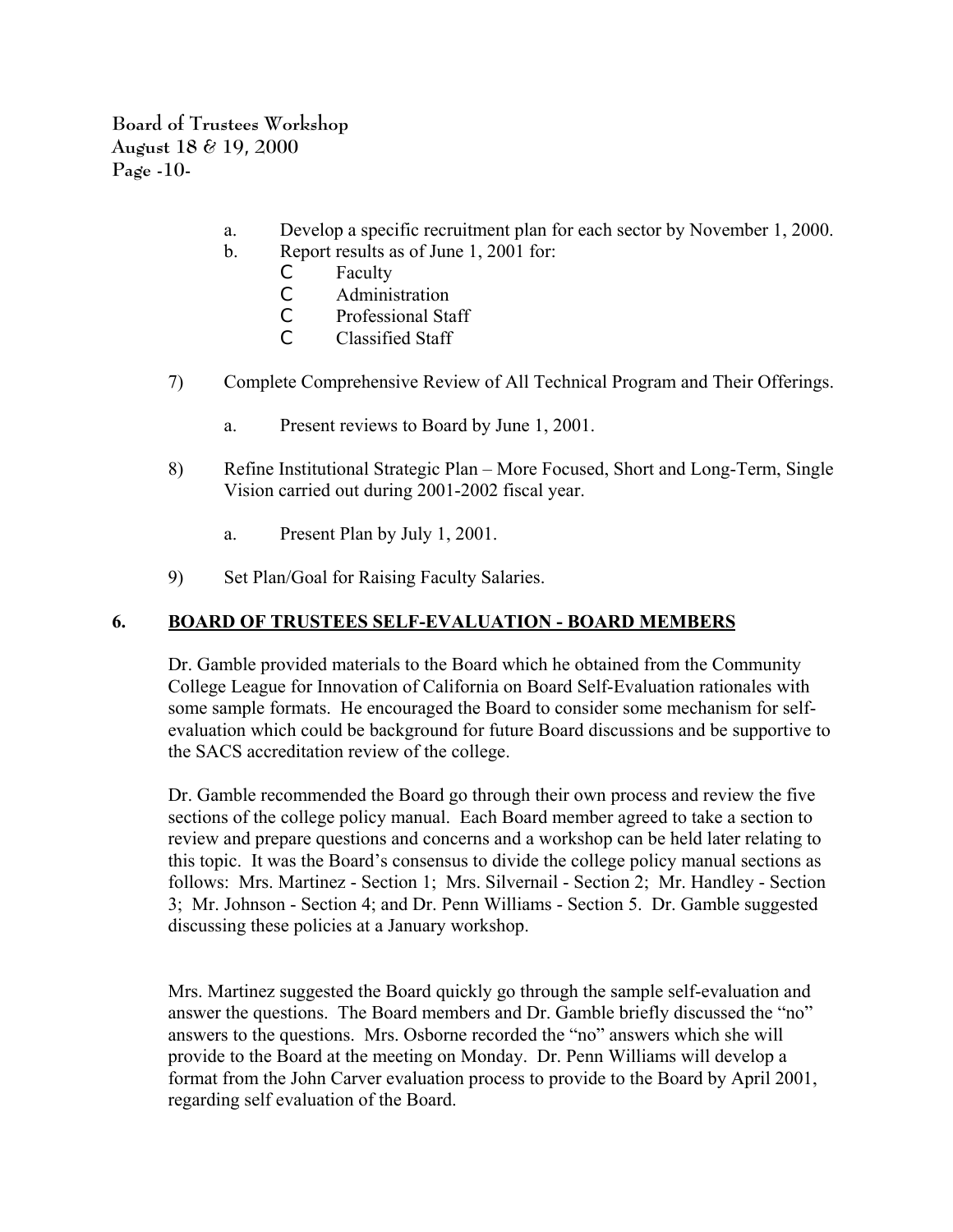**Board of Trustees Workshop August 18 & 19, 2000 Page -11-**

### **7. BOARD OF TRUSTEES ISSUES**

Dr. Gamble answered questions presented by the Board of Trustees regarding the Center for Aerospace Training and Development. He stated that part of the plan is to project potential sources of funding.

Dr. Gamble invited the Board to the Technical Advisory Committee Meetings/Lunches on September 18 and 27 at Noon. The meetings will be to brainstorm trends and other information pertaining to technical programs.

Mr. Johnson asked the Board to think about having a student trustee on the Board as a representative. The Board did not feel this was necessary. Mrs. Martinez felt comprehensive surveys are helpful and it would be a much better method to understand what is going on. Dr. Penn Williams requested a summative report of students' faculty evaluations and felt it would be helpful to the Board.

Dr. Gamble reported students participated in the Noel Levitz survey which he could provide to the Board. However, the students are inclined not to report negativity. Dr. Penn Williams asked about the faculty evaluation of department chairs. Dr. Gamble reported this has not been done yet.

Mr. Johnson will provide a copy of Mrs. Martinez' suggested items to be routinely placed on the agenda long-term. Mrs. Silvernail asked for a "Top 10" list of things which the Board wishes to discuss. Dr. Gamble will solicit the Board for their "Top 10" list.

Dr. Penn Williams asked about the college hiring a Manager for Information Systems and if a national search is being conducted. Dr. Gamble will check into this topic.

Mr. Johnson reminded everyone of the grand opening of the "Live Shoot House" for the Criminal Justice Center on August 24.

# **8. ADJOURNMENT**

There being no further business to come before the Board, the meeting adjourned at 12:55 p.m.